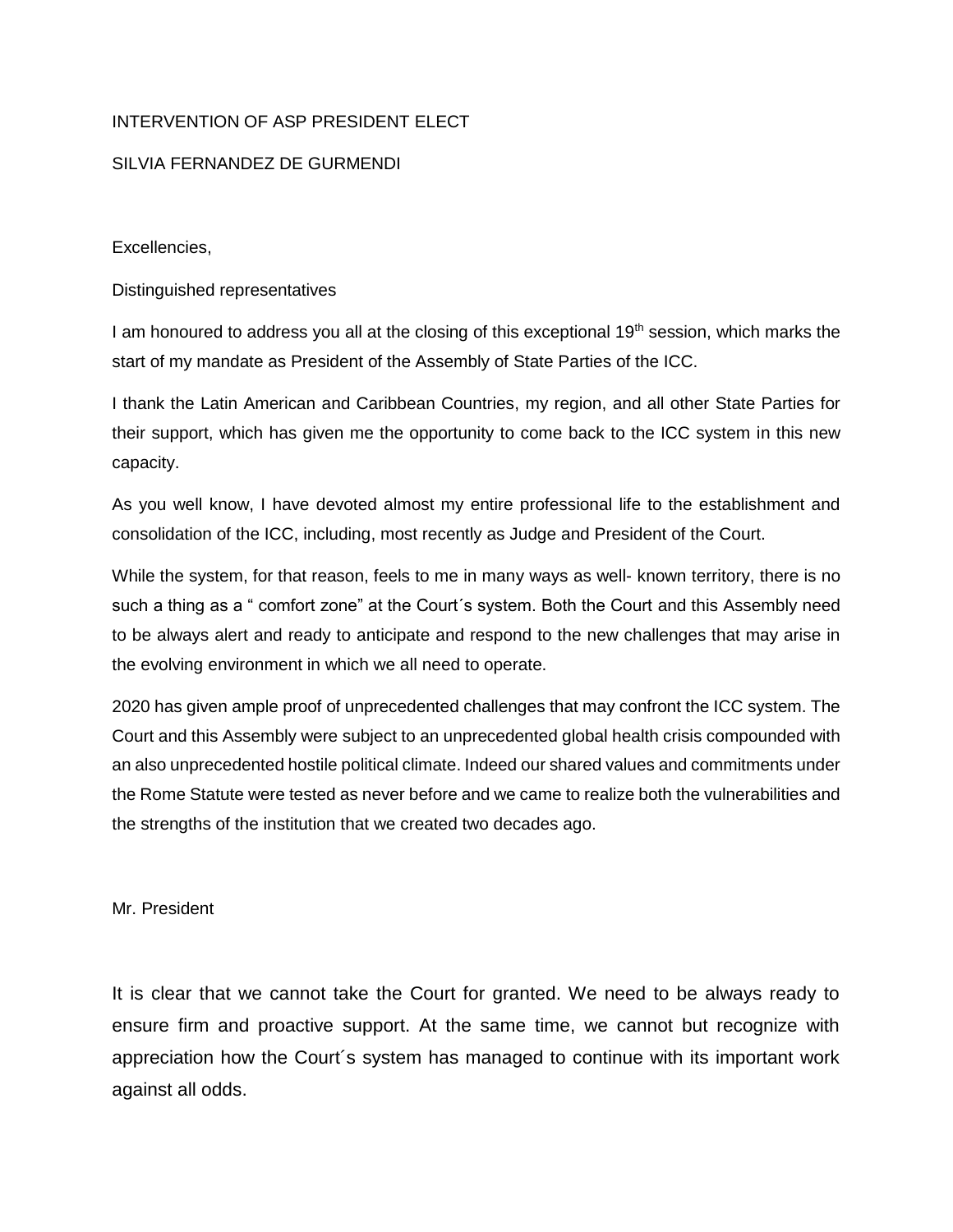During this extraordinary crisis, the Court was extremely resilient and able to give the required innovative responses in order to continue its important work. This Assembly also continue to fulfil its tasks, including, most notably by establishing an extremely important Independent Expert review process, which resulted in concrete recommendations to promote the efficiency and effectiveness of the ICC and the Rome Statute system as a whole.

I wish to thank President Kwon and congratulate him for the work he has accomplished during his mandate. I wish to congratulate also his two Vice Presidents, Ambassadors Horslund and Mlynar and I take this opportunity to thank them for their support to me and for their efforts to facilitate a smooth transition.

It is now for me and the new Vice Presidents and incoming Bureau to build upon the good work of our predecessors. I congratulate the two newly elected Vice Presidents, Ambassadors Katerina Sequensova and Robert Rae. I look forward to working with them, other members of the Bureau and all states parties. I also intend to contribute to promote an inclusive and effective dialogue with non-parties, the United Nations and other organizations and civil society and, last but not least, with the Court itself. I know I can count on the support of Mr Villacis and his team at the Secretariat in order to discharge our duties effectively.

## Mr President

The consideration and follow up of the Independent Expert Review is, in my view, a top priority of this Assembly. The Report prepared by eminent experts provides a formidable tool to accelerate much needed reform of the ICC system, some of which are already underway. I am committed to promote this follow up and to provide all the necessary support to those in charge of this endeavour. We must all ensure that the great effort put into this excellent initiative continues and bears fruit.